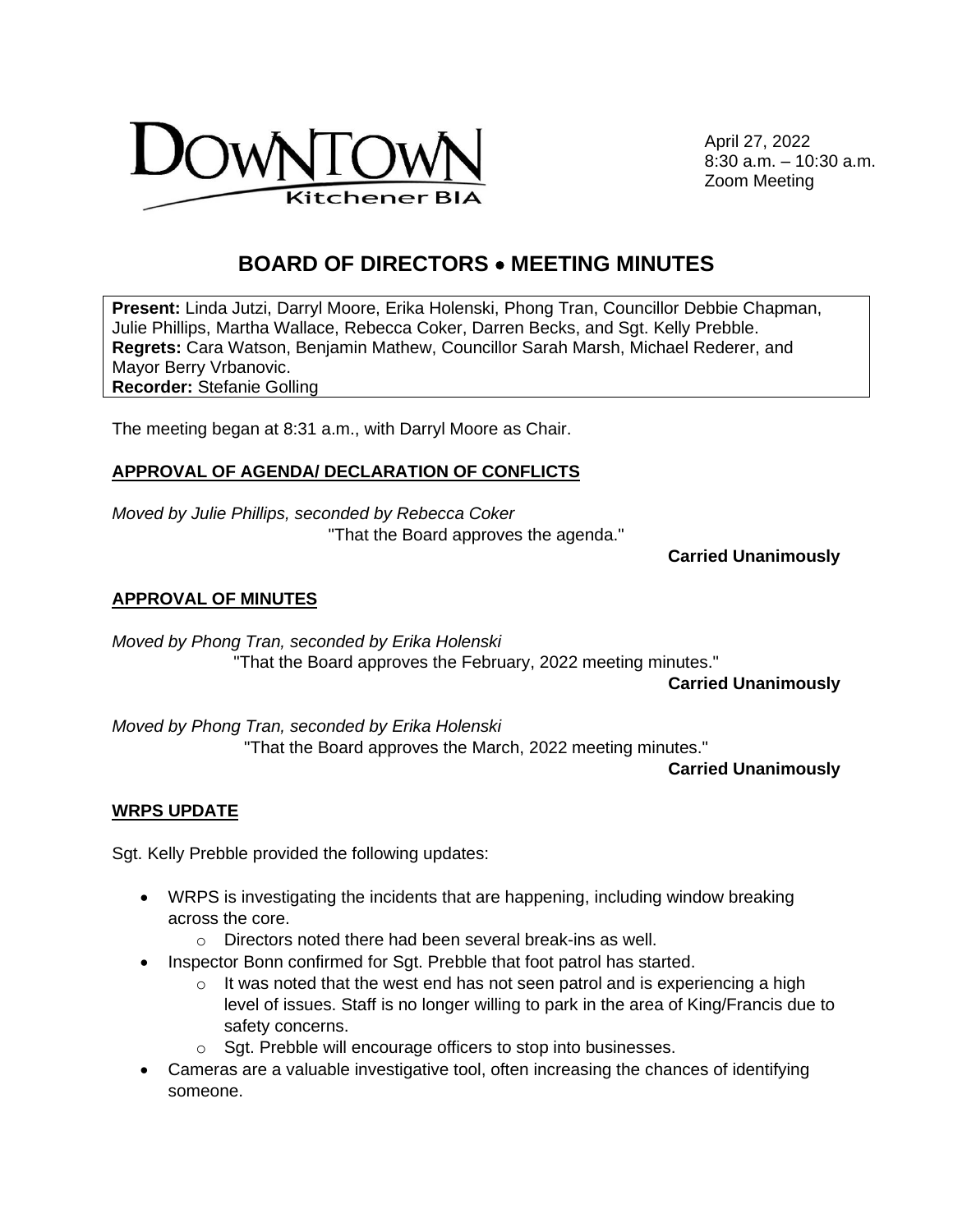- When reviewing calls to service, it seems to be the same type of calls.
- WRPS is unable to expand its online reporting system. Certain offenses require followup, and may have a safety risk.

# **BOARD REPORTS**

Linda Jutzi provided updates to the Board on the Waterloo Regional Police Service survey sent to the BIA membership, the DTK Art Walk, Patio Program, DTK Street Squad, and temporary office move. Ms. Jutzi opened the meeting to discussion from the Board and shared further information regarding the programs:

- The Slack app was working, and having two officers going in and out of businesses was beneficial. Taking these services away, and with the lack of communication we are seeing issues getting worse; there are higher numbers, and the relationship is not there anymore. While we are still able to contact Cst. Elliott, who is awesome, unfortunately he is unable to be downtown regularly.
- As a result of these issues, we have sent out a survey to the membership. We have been personally tapping people on the shoulder to encourage them to share their frustrations. To date, the survey has been sent out 4-times, and we have received about 23 responses. Staff will continue to go door-to-door, as we recognize the need. The results of the survey will be sent to the Board, Inspector Brenna Bonn, and the Chief.
	- $\circ$  Our business misses the Slack app desperately. As an example, yesterday in the parkette on Francis/King, there was an individual who pulled out parafanilla, and a weapon. Initial instinct was to write on slack to neighbouring businesses, however not being unable this platform left us feeling isolated. The individual kept to themselves, and left within 20 minutes. From a communication aspect from downtown businesses, this piece is missed.
	- o Has the BIA sent a letter to the Police Board and/or Region of Waterloo?
		- The intent of this survey is to do that. Previously we had Cst. Mitchell who was an excellent resource, and willing to attend meetings to share communication. There was the feeling that someone was advocating.
- Love the new art for the DTK Art Walk!
- I'm very excited for the DTK Street Squad. Seeing people on the street is awesome.
- How many people will be on the DTK Street Squad?
	- $\circ$  We will be starting with 6 people. The individuals understand the role, live in the downtown area, are very passionate, and know the core. It is a pilot program so we need to remember there will be kinks to work out, but eventually this will add to the program and allow us to signup more people up.
	- o All DTK Street Squad volunteers will walk in pairs, with identifiable shirts. They are not responsible for replacing the Downtown Discovery Team; their role is to be welcoming, provide directions, food options and have a friendly presence.
- In late 2021, the building in which the BIA office operates out of was purchased with the intention of the second and third floors being converted into housing. Construction has since started, and has been much more intense. Ms. Jutzi has engaged with our lawyer, Ross Weber and is looking at moving the office temporarily to the Walper building.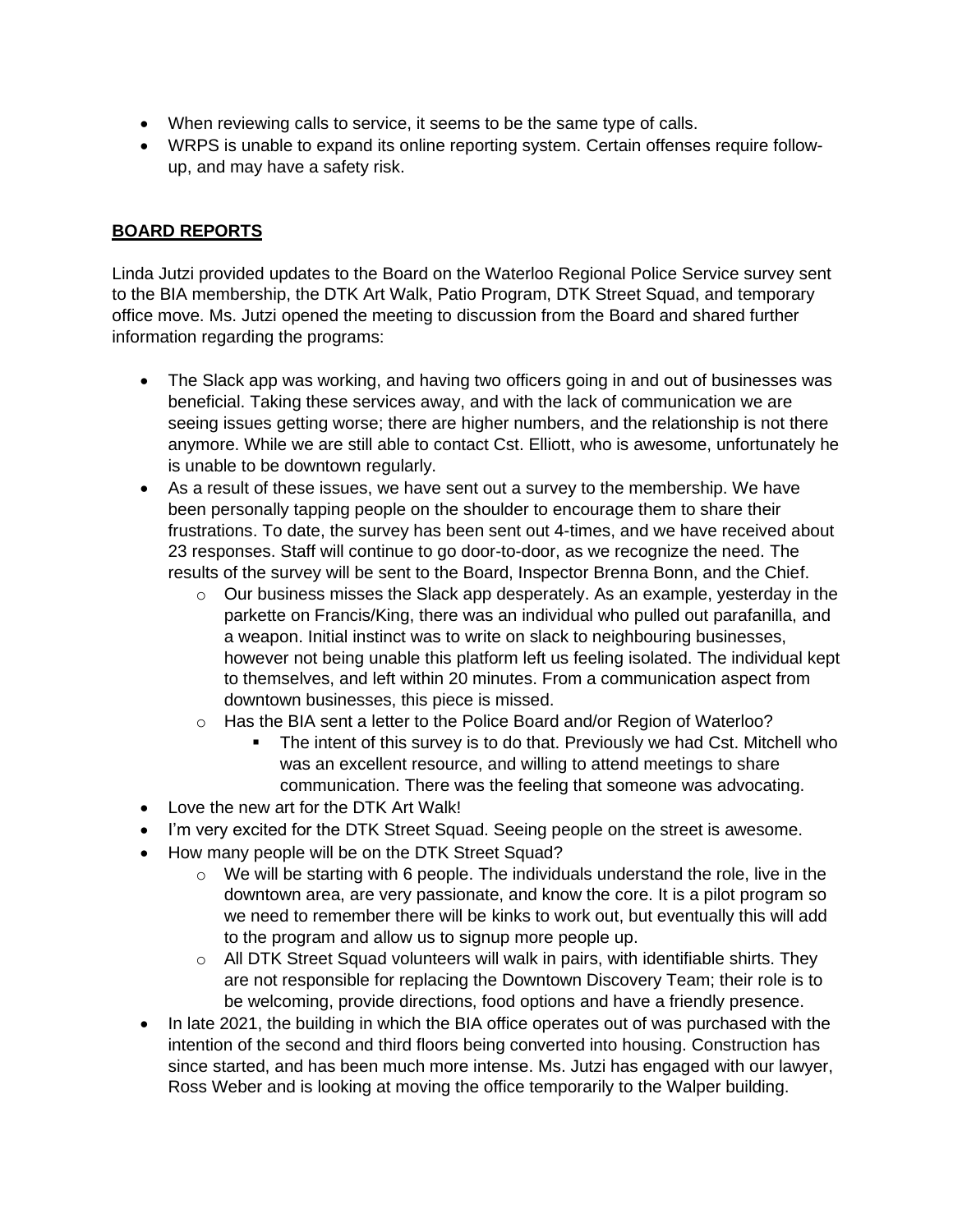## **Q1 Progress Report**

Phong Tran shared that a lot is going on in the background and anticipates seeing changes to the balance sheet due to auditing. We are tracking well, and expenses are in line with anticipated costs to date.

# **COMMERCIAL REAL ESTATE IN DTK**

Linda Jutzi invited Keith Schappert from JLL to discuss vacancy rates in downtown. Ms. Jutzi shared that hearing the story from a commercial perspective is helpful.

## *What is a vacancy?*

The building owner may have a signed lease but is unable to occupy it due to covid. Unoccupied is also considered vacant, but the landlord may be collecting a portion of rent.

Some of the challenges facing DTK office spaces:

- **Parking:** many suburban offices offer 3-4 parking stalls per 1,000 sq ft included in their rent. Parking is typically surface stalls that are onsite.
	- $\circ$  Some companies downtown are currently offering a shuttle service to a transer lot – and others offer security to walk staff to their vehicle.
- *Operating costs*: Due to many downtown offices being larger high-rise towers, additional rent is typically higher than midrise suburban office buildings. The average additional rent in DTK is 36% higher than suburban offerings.
- *Lack of small turnkey suites:* there is a strong demand for space from tenants looking for 2,500-5,000 sq ft and are looking to occupy on short notice (2-3 months). This tight timeline requires updated build-out space as supply chain issues and labour shortages have extended fit-out timing.
	- o Some building owners may have spaces, but they are older and want a committed tenant.
	- $\circ$  There is often a 6-month timeline from signing to getting into the space.
	- $\circ$  Real estate agent's job is to suggest to their clients to create move-in-ready suites, including kitchenettes, meeting rooms, and private offices.

#### *Possible incentive program*

With many companies moving to "hybrid work," the ability for companies to share monthly parking spots has become more important. New technologies on the market allow you to sell a block of permits and have multiple people share them. Once the allocated parking spots are filled, they would be required to pay the hourly rate or find alternative parking. Park Co. is a great technology that lets people know when parking is available and offers alternatives.

There are simple things that landlords can do, such as maintaining a good art scene. Many of the DTK office buildings are going through retrofit/remodeling. This presents a unique opportunity to connect the landlord and local artist communities to partner to showcase their work while lending a fresh design element. Downtown's art scene does not go unnoticed.

Additionally, encouraging landlords to create some build-in ready suites.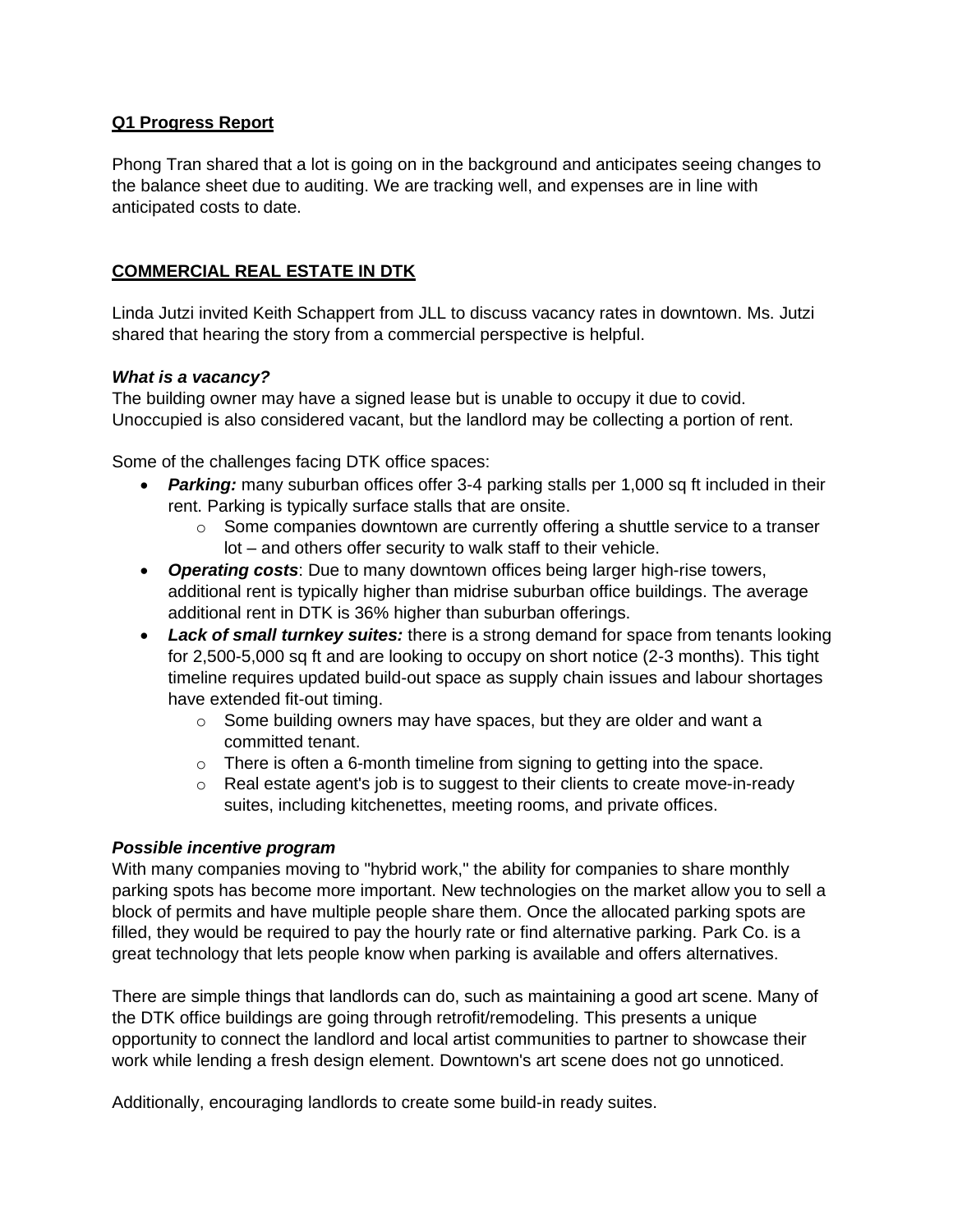Director questions and comments:

- When we talk about housing and rent evictions does this happen in the commercial world?
- Communication with tenants about changes/updates being made to buildings is important. Lack of communication and dated buildings can impact tenants' willingness to stay in space. Owners with multiple buildings can benefit by moving tenants into other spaces during construction.
- What is the differentiator that we as a downtown have? Maybe there is a way we can work together more with real estate agents to make sure information/opportunities are in the hands of people coming downtown.
	- $\circ$  Education and incentive programs go a long way. Many companies look at how the built community impacts people mentally, physically, and emotionally.
	- o Maybe Park Co. could be implemented into some of the City of Kitchener lots.
	- o Offering health and wellness ammentieis within the building/area.
- Where do you see the commercial market downtown in 5-years?
	- $\circ$  The challenge with downtown right now is there are so many construction fences up. When they are removed, you will see the hustle-bustle and the activity return to the core.
	- $\circ$  If you look at Uptown Waterloo as an example, the amount of growth they would have to go through would require a lot of construction.
- Is it mainly tech interested in commercial space?
	- $\circ$  There are different price levels; tech is primarily interested in brick and beam or a funky space. We are also seeing more professionals and services; examples include KPMG, Gowlings, and other talent agencies.
- Where are people coming from are they local or from other cities?
	- o We are seeing a lot of local tech companies, and have also seen a lot of multinational compies. This could be because of the GTA sprawl.
	- o Some large companies looking to locate to Waterloo Region include Master Class and Skywatch.
- On average, what is the price point for commercial space?
	- $\circ$  Kitchener is definitely at a "discount" compared to other cities like Toronto. The average is about \$20/sq ft.
	- o Kitchener didn't see as many sub-leases in our area, as carrying costs are much lower than places like Toronto.

# **CONSTRUCTION**

City of Kitchener's Director of Transportation Services, Barry Cronkite joined the meeting and provided the following updates:

- Currently there are two contruction issues Queen Street and Ontario Street
	- $\circ$  Queen Street is one way right now; it will likely stay that way until late June, or early July. Work is expected to stay on track.
	- o We have not seen a ton of contruction happening on Ontario Street this week due to hydro work. This area is still scheduled to be completed between late June, and the beginning of July. Once complete they will then transition to the